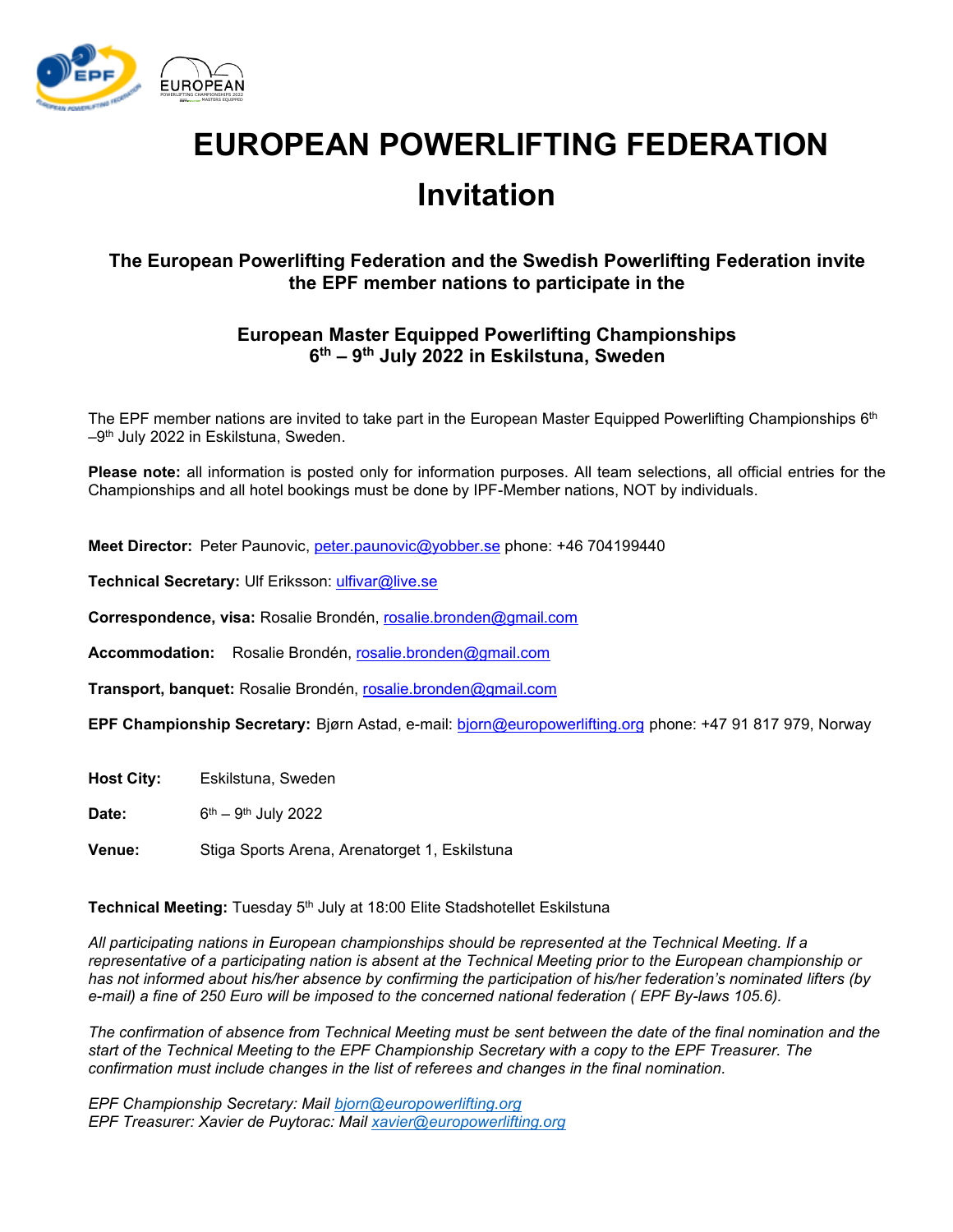

#### **IPF Anti-Doping Program - all athletes must successfully complete ADeL**

The IPF encourages all its participants to complete education to understand the rules that apply to them and to know their rights and responsibilities under the IPF Anti-Doping Program. In addition to the information provided on the [IPF](https://www.powerlifting.sport/anti-doping/education)  [website](https://www.powerlifting.sport/anti-doping/education), WADA's **A**nti-**D**oping **e**-**L**earning platform (ADeL) offers access to all topics related to clean sport and antidoping. It offers courses for athletes, coaches, doctors, administrators and anyone interested in learning more about anti-doping and protecting the values of clean sport.

Note that all athletes competing at [IPF Championships](https://www.powerlifting.sport/championships/calendar) **must** successfully complete education through [ADeL](https://adel.wada-ama.org/en) in order to be able to compete. You must submit your completed certificate from ADeL with your nomination for your registration to be complete. Please note that the certificatte file must be in PDF format only. This is the standard file format in witch the certificate can be obtain from the WADA ADEL plattform.

**ADeL**: <https://adel.wada-ama.org/learn>

#### **Official hotel: Elite Stadshotellet Eskilstuna**

#### **HOTEL**

**Single room:** 95 EUR per room/night, including breakfast **Double room**: 119 EUR per room/night, including breakfast

#### **Alternative Hotel Nordic Choice Hotel Bolinder**

**HOTEL Single room:** 117 EUR per room/night, including breakfast **Double room**: 137 EUR per room/night, including breakfast

#### **Comfort Hotel Eskilstuna**

**HOTEL Single room:** 98 EUR per room/night, including breakfast **Double room**: 117 EUR per room/night, including breakfast

#### **Note 1 :**

All rooms must be **booked** via the championship organiser and **paid** for **Tuesday 14th June the latest**. Only rooms that are **paid** for within the deadline will be noted as official championship hotel rooms.

Participants are free to book their own hotel accommodation at other hotels after the deadline, but then they must pay an administration fee of 100 € for each person (athletes, coaches, referees and officials) to the organiser to receive proper documentation to take part in the championship. The organiser will not be responsible for any hotel bills of the participating nations.

#### **Note 2:**

**Tuesday 14**th **June (21 days prior to the date of the Championship)** is the latest date for any removal of nominated lifters, cancellation of booked hotel rooms or change in the number of ordered banquet tickets. If not cancelled in time, federations have to pay the reserved hotel rooms (if the hotel require such payment), the participation fee, the doping fee and the banquet fee for all lifters and officials specified in the final nomination form.

**For referees Tuesday 21** st **June** (**14 days prior to the date of the Championship)** is the latest day for changes of categories for which referee has been allocated in the final nomination. All corrections must be made latest 14 days prior to the date of the technical meeting. Any changes requested by the referees after this date will cause a fine of 100 Euro! (EPF BL 105.13.2) However, federations may allocate duties between their own referees latest at the technical meeting without any fine.

Any nation, participating in European Championships with more than 3 lifters, must include at least one international referee. If more than 14 lifters from one nation take part, at least 2 referees must be included. Failure to meet this specification imposes a fine of 1000€ for each missing referee.

All nominated referees attending a championship, must be available for at least two days (EPF BL 105.13).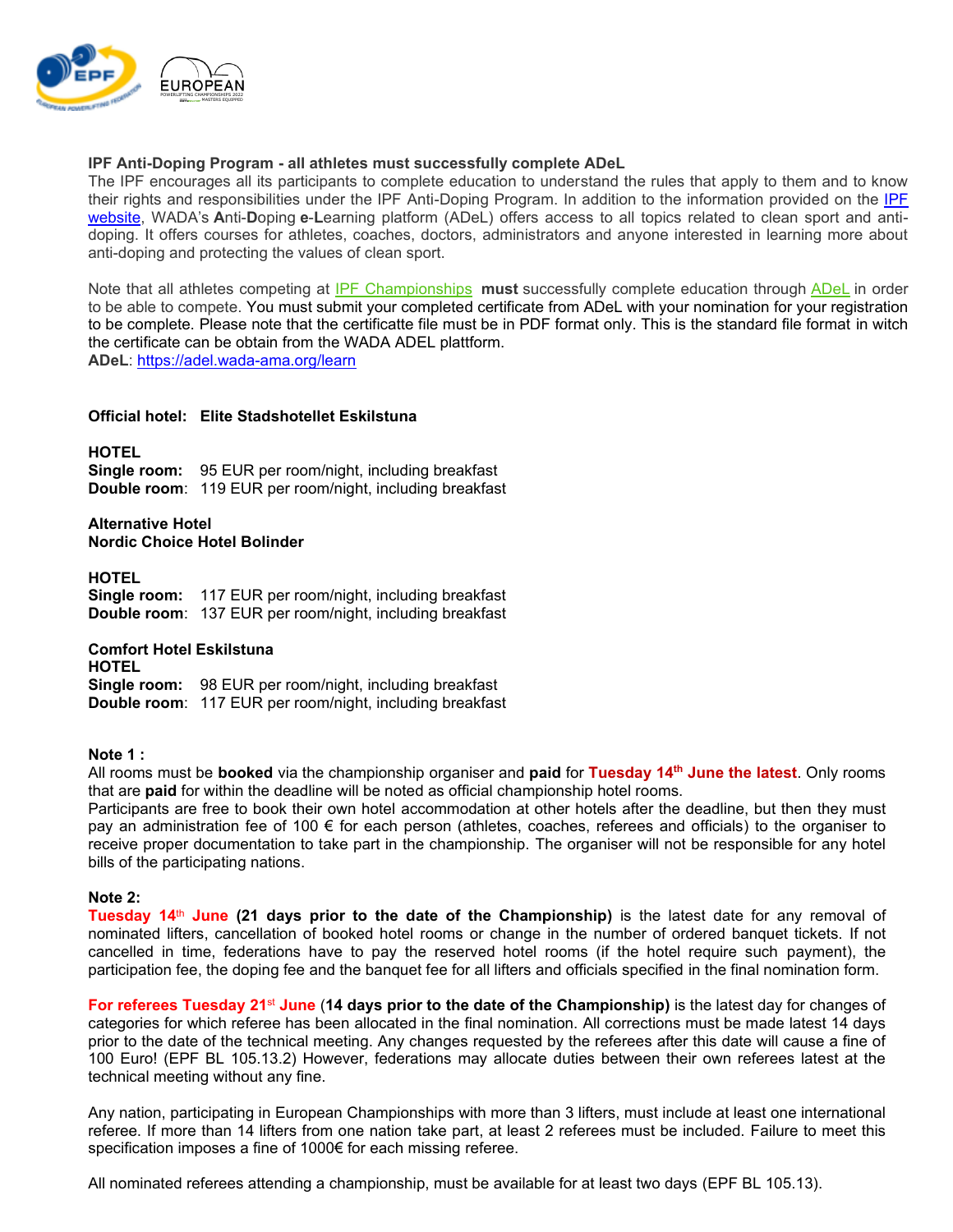

It is the responsibility of each Federation to confirm in the final nomination in which categories their referees will be available or cancel the referees who will not participate in the Championships.

All referees nominated at the time of the final nomination will be awarded referee duties by the EPF Technical Committee Chairman (TC Chairman) and the referee list will be published at the EPF website (Referees/Jury under Upcoming Events). All federations/referees must control this list and if they do not agree, they must immediately or latest 14 days prior to the championship, contact the TC Chairman for corrections.

#### **Arrivals/Departures/Transportation:**

**Airport to Hotel , there will free shuttle bus from Stocholm Arlanda Airport to hotel and from hotel to airport.** Please send your detailed travel itinerary to: Rosalie Brondén, [rosalie.bronden@gmail.com](mailto:rosalie.bronden@gmail.com)

Use the accommodation-transport form.

| <b>Shuttle:</b>           | Daily free shuttle will be organise from the hotels to the venue.<br>Timetable will be provided after final nominations.                                                                                                                                                       |  |  |  |  |
|---------------------------|--------------------------------------------------------------------------------------------------------------------------------------------------------------------------------------------------------------------------------------------------------------------------------|--|--|--|--|
| Scales:                   | Scales are available at the venue and at all official hotel.                                                                                                                                                                                                                   |  |  |  |  |
| Training:                 | Training equipment available in the venue, and at ASK Eskilstuna which is located<br>150 meters from the venue. This equipment can be used only by entered lifters<br>during the championship.                                                                                 |  |  |  |  |
| Flag and anthem:          | Will be provided by the organiser.                                                                                                                                                                                                                                             |  |  |  |  |
| <b>Closing Banquet:</b>   | Sunday 10 <sup>th</sup> July 20:00 at Elite Stadshotellet Eskilstuna<br>Price 35 EUR per person paid to the organiser.<br>Tickets for the banquet please order on the transport-banquet form.                                                                                  |  |  |  |  |
|                           | Tickets order send to: Rosalie Brondén, rosalie.bronden@gmail.com                                                                                                                                                                                                              |  |  |  |  |
|                           | Tickets for the banquet must be paid in advance on account of the organiser<br>against the invoice in EUR. Payment must be received at the bank account<br>mentioned on the invoice at the latest 21 days (Tuesday 14th June) prior to the<br>beginning of the Championship.   |  |  |  |  |
| <b>Participation Fee:</b> | 90 € for each lifter must be paid by bank transfer to the EPF bank account latest<br>one day before the Technical Meeting. Invoice will be sent by the EPF Treasurer.                                                                                                          |  |  |  |  |
| <b>Anti-Doping Fee:</b>   | 60 € for each lifter must be paid by bank transfer to the EPF bank account latest<br>one day before the Technical Meeting. Invoice will be sent by the EPF Treasurer.                                                                                                          |  |  |  |  |
| <b>EPF Invoices:</b>      | The invoice will be sent to the federations by the EPF Treasurer latest<br>14 days prior to the day of the Technical Meeting (EPF BL 103.3.2.)<br>Federations must pay participation and doping fees for the number of lifters declared<br>at the final nomination.            |  |  |  |  |
|                           | All invoices are published at the EPF web (www.europowerlifting.org) under<br>"SERVICES" >> "INVOICES". Every member federation may go to the EPF website<br>and download their invoices. Payment must be at the EPF account latest one day prior<br>to the Technical meeting. |  |  |  |  |
| <b>Nominations:</b>       | Team nomination are done by each federation by the IPF electronic nomination<br>system. Team nomination forms must be sent to:<br>Peter Paunovic, <i>peter.paunovic@yobber.se</i> , and the EPF Championship Secretary<br>Bjørn Astad, e-mail: bjorn@europowerlifting.org.     |  |  |  |  |
| Preliminary:              | Friday 6 <sup>th</sup> May (complete filled in preliminary form must be sent. No final<br>nomination will be accepted if complete form was not sent).                                                                                                                          |  |  |  |  |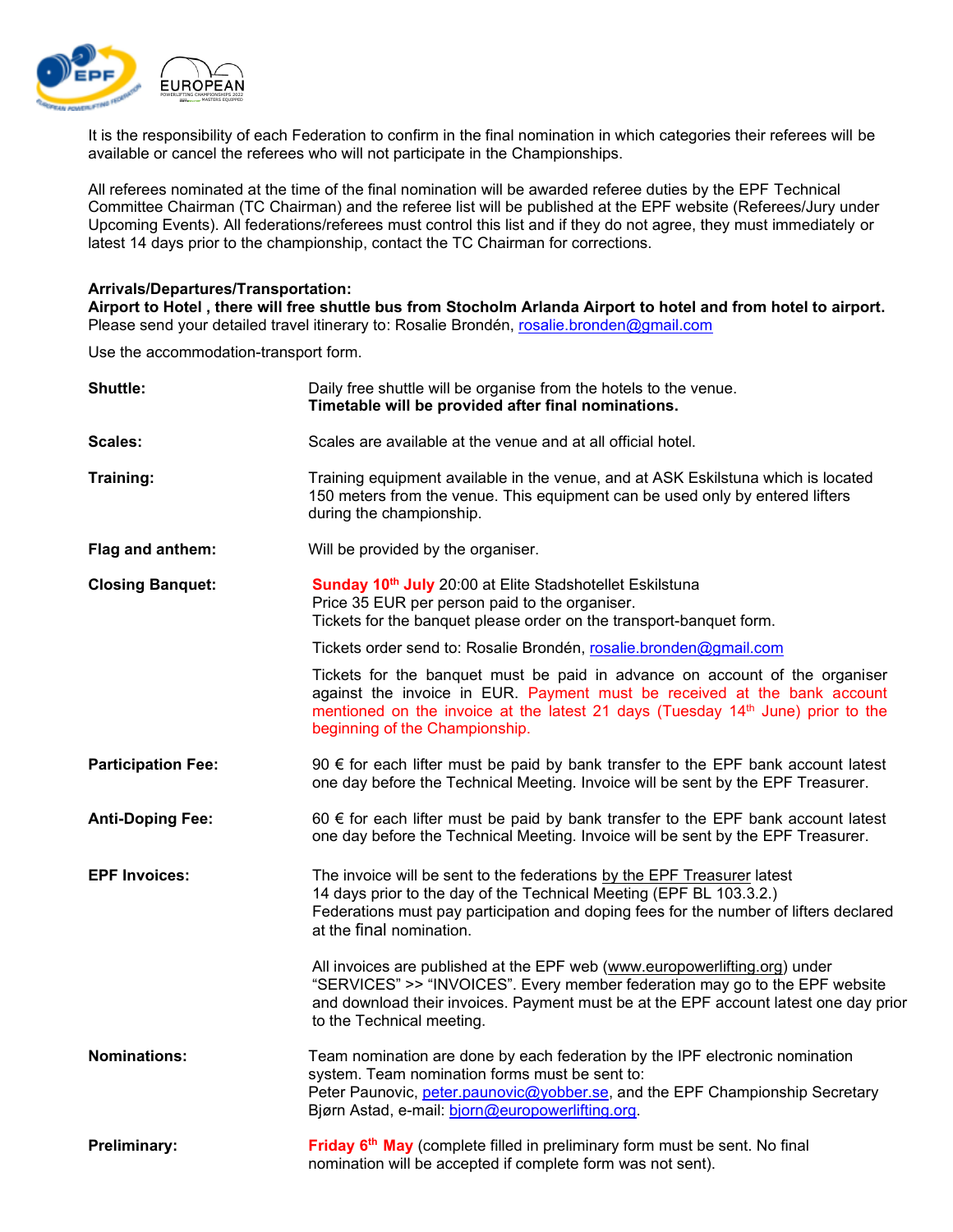

| Final:                     | Tuesday 14 <sup>th</sup> June (later entries will not be accepted)                                                                                                                                                                                                                                                                                                                                |  |  |  |
|----------------------------|---------------------------------------------------------------------------------------------------------------------------------------------------------------------------------------------------------------------------------------------------------------------------------------------------------------------------------------------------------------------------------------------------|--|--|--|
|                            | All lifters are expected to present passports (identification) and consent form at the<br>weigh-in.                                                                                                                                                                                                                                                                                               |  |  |  |
| <b>Technical Meeting:</b>  | Tuesday 5th July at 20:00 hours at Elite Stadshotellet Eskilstuna                                                                                                                                                                                                                                                                                                                                 |  |  |  |
| <b>Opening Ceremony:</b>   | Wednesday 6 <sup>th</sup> July at 14:00 hours at the Venue. All representatives from each<br>participating country shall take part at the Ceremony.                                                                                                                                                                                                                                               |  |  |  |
| <b>Victory Ceremonies:</b> | Will be held immediately after each lifting session. It is mandatory that each athlete<br>wears their Team Warm-up/Track Suit for the award presentation.                                                                                                                                                                                                                                         |  |  |  |
| Medals:                    | Men and Women are going to receive medals for placing $1st$ , $2nd$ and $3rd$ in their<br>weight classes.                                                                                                                                                                                                                                                                                         |  |  |  |
|                            | Three best lifters of each age category, will be rewarded at the banquet. Awards for<br>Nation competition by Team points isn't available for Masters Championships.                                                                                                                                                                                                                              |  |  |  |
| Referees exam:             | If referee's examination are arranged, the written examinations will be done on<br>Wednesday morning 6 <sup>th</sup> July, all candidates will do this exam together. EPF<br>Technical Committee will decide about the date and time for each candidate to<br>make the practical examinations. Oganiser will prepare a room for written<br>examination. All candidates must provide their own PC. |  |  |  |
| <b>Important Note:</b>     | The timetable may be changed after the final nomination. Some categories may be<br>moved one day earlier or later than specified in the preliminary timetable.                                                                                                                                                                                                                                    |  |  |  |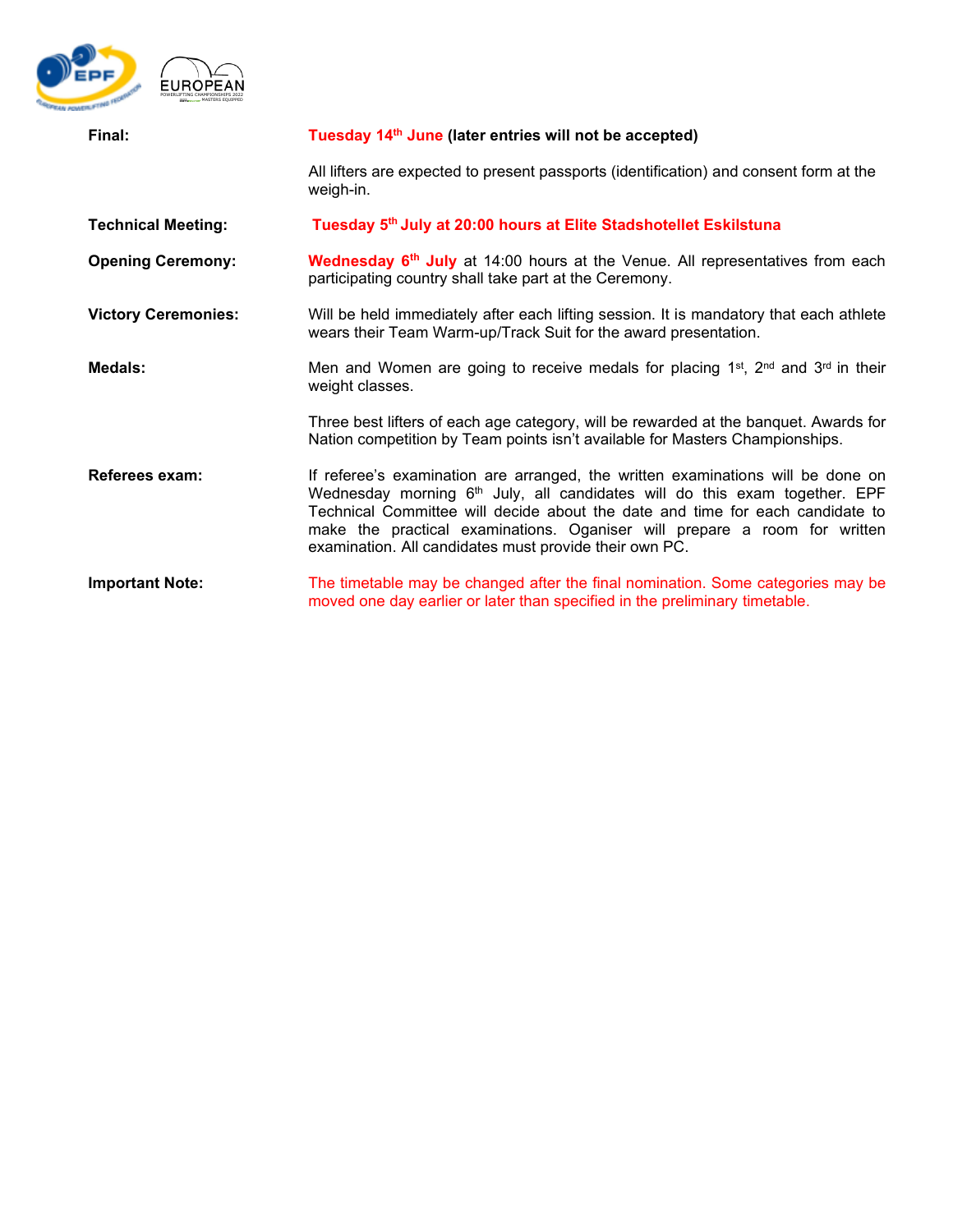

# **Timetable after preliminary nomination European Master Equipped Powerlifting Championships 6 th – 9 th July 2022 in Eskilstuna, Sweden**

Date: 9. May 2022

| <b>Day</b>                         | <b>Event</b>      | <b>Start</b> |
|------------------------------------|-------------------|--------------|
|                                    | Accreditation     | 12:00        |
| Thuesday 5 <sup>th</sup> July 2022 | Technical Meeting | 18:00        |

| <b>Day</b>                     | <b>Weight in</b>           | <b>Categories</b>                                                       | <b>Lifters</b> | <b>Start</b> | <b>End</b> |
|--------------------------------|----------------------------|-------------------------------------------------------------------------|----------------|--------------|------------|
| Wednesday 6 <sup>th</sup> July | 09:00<br>10:30             | - Women $M4+M3$ (1+4)<br>Men M4 (8)                                     | 13             | 11:00        | 13:30      |
|                                | <b>Opening Ceremony</b>    |                                                                         | 14:00          |              |            |
|                                | 12:30<br>14:00             | Men M3<br>$-$ Group 1:84 (8)<br>Group 2:74, 93, 105, 120, +120<br>(11)  | 19             | 14:30        | 18:30      |
|                                |                            | 32                                                                      |                |              |            |
| Thursday 7 <sup>th</sup> July  | 08:00<br>09:30             | Women M2<br>Group 1:47, 52, 57, 63 (13)<br>Group 2: 69, 76, +84 (12)    | 25             | 10:00        | 14:30      |
|                                | 13:00<br>$\equiv$<br>14:30 | Men M2<br>Group 1: 66, 74, 93 (13)<br>Group 2: 83 (8)                   | 21             | 15:00        | 19:00      |
|                                |                            |                                                                         |                |              | 46         |
| Friday 8 <sup>th</sup> July    | 08:00<br>09:30             | Men M2<br>Group 1: 105 (7)<br>Group 2: 120 and + 120 (12)               | 19             | 10:00        | 13:30      |
|                                | 12:00<br>13:30             | Women M1<br>Group 1:47, 52, 57, 63, 76 (14)<br>Group 2:69, 84, +84 (14) | 28             | 14:00        | 19:00      |
|                                |                            | 47                                                                      |                |              |            |
| Saturday 9th July              | 08:00<br>09:30             | Men M1<br>Group 1: 66, 74, 83 (12)                                      | 12             | 10:00        | 12:30      |
|                                | 11:30<br>13:00             | Men M1<br>Group 2: 93, 105 (12)<br>Group 1: 120 and +120 (10)           | 22             | 13:30        | 18:00      |
|                                | <b>Closing banquet</b>     |                                                                         | 159            | 20:00        |            |
|                                |                            |                                                                         |                |              | 34         |

#### **Important Items to Remember:**

Preliminary nominations are done by each federation by the IPF Electronic Nomination System. In additions, preliminary nomination forms must be sent to the Meet director and the EPF Championship Secretary not later than 60 days before the date of the Championship. Final nominations must be submitted no later than 21 days before the date of the Championship and must include only names from the preliminary nomination (i.e. only lifters from the preliminary nomination can be replaced by a substitute. No new nominations will be accepted).